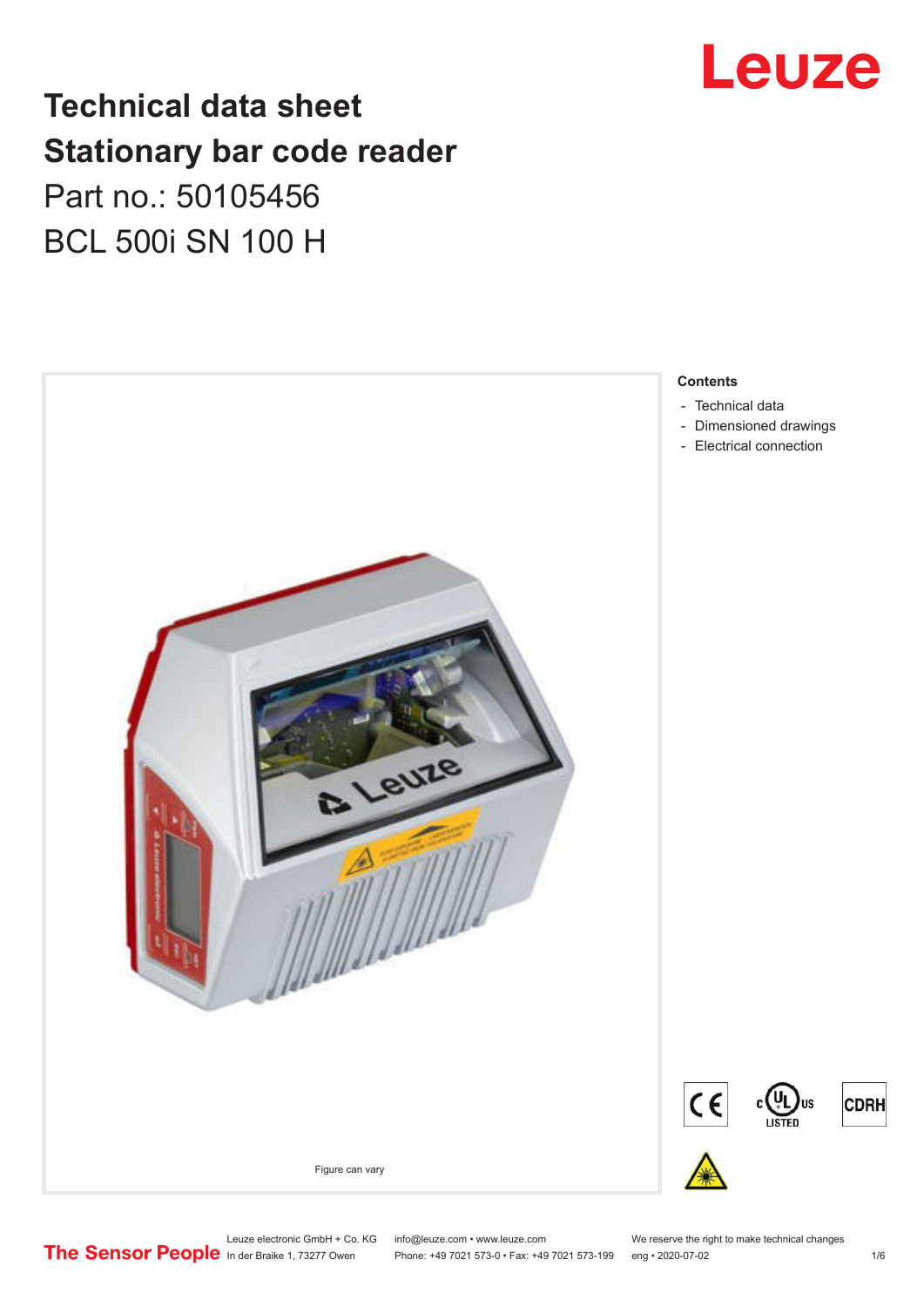## <span id="page-1-0"></span>**Technical data**

# Leuze

| <b>Basic data</b>                |                                                                                       |
|----------------------------------|---------------------------------------------------------------------------------------|
| <b>Series</b>                    | <b>BCL 500i</b>                                                                       |
| <b>Special design</b>            |                                                                                       |
| Special design                   | Heating                                                                               |
| <b>Functions</b>                 |                                                                                       |
| <b>Functions</b>                 | Alignment mode                                                                        |
|                                  | AutoConfig                                                                            |
|                                  | AutoControl                                                                           |
|                                  | AutoReflAct                                                                           |
|                                  | Code fragment technology                                                              |
|                                  | Heating                                                                               |
|                                  | <b>LED</b> indicator                                                                  |
|                                  | Reference code comparison                                                             |
|                                  |                                                                                       |
| <b>Characteristic parameters</b> |                                                                                       |
| <b>MTTF</b>                      | 42.4 years                                                                            |
| <b>Read data</b>                 |                                                                                       |
| Code types, readable             | 2/5 Interleaved                                                                       |
|                                  | Codabar                                                                               |
|                                  | Code 128                                                                              |
|                                  | Code 39                                                                               |
|                                  | Code 93                                                                               |
|                                  | <b>EAN 128</b>                                                                        |
|                                  | <b>EAN 8/13</b>                                                                       |
|                                  | <b>EAN Addendum</b>                                                                   |
|                                  | GS1 Databar Expanded                                                                  |
|                                  | <b>GS1 Databar Limited</b>                                                            |
|                                  | <b>GS1 Databar Omnidirectional</b>                                                    |
|                                  | <b>UPC</b>                                                                            |
| Scanning rate, typical           | $1,000$ scans/s                                                                       |
| Bar codes per reading gate, max. | 64 Piece(s)                                                                           |
| number                           |                                                                                       |
| <b>Optical data</b>              |                                                                                       |
| <b>Reading distance</b>          | 200  650 mm                                                                           |
| <b>Light source</b>              | Laser, Red                                                                            |
| Laser light wavelength           | 650 nm                                                                                |
| Laser class                      | 2, IEC/EN 60825-1:2007                                                                |
| Transmitted-signal shape         | Continuous                                                                            |
| Bar code contrast (PCS)          | 60 %                                                                                  |
| <b>Modulus size</b>              | $0.250.5$ mm                                                                          |
| <b>Reading method</b>            | Line scanner with deflecting mirror                                                   |
| Scanning rate                    | 800  1,200 scans/s                                                                    |
| <b>Beam deflection</b>           | By means of rotating polygon mirror                                                   |
| Light beam exit                  | wheel + deflecting mirror<br>Zero position at side at angle less than<br>$90^{\circ}$ |

#### **Electrical data**

| Protective circuit      | Polarity reversal protection |
|-------------------------|------------------------------|
| Performance data        |                              |
| Supply voltage $U_{B}$  | 24 V, DC, -20  +20 %         |
| Power consumption, max. | 75 W                         |

| Inputs/outputs selectable                      |                        |
|------------------------------------------------|------------------------|
| Output current, max.                           | $100 \text{ mA}$       |
| Number of inputs/outputs selectable 4 Piece(s) |                        |
| Voltage type, outputs                          | DC                     |
| Switching voltage, outputs                     | Typ. $U_{\rm B}$ / 0 V |
| Voltage type, inputs                           | DC                     |
| Switching voltage, inputs                      | Typ. $U_{\rm B}$ / 0 V |
| Input current, max.                            | 8 mA                   |

#### **Interface**

| <b>Type</b>                  | MultiNet Plus, RS 232, RS 422, RS 485 |
|------------------------------|---------------------------------------|
| <b>RS 232</b>                |                                       |
| <b>Function</b>              | Process                               |
| <b>Transmission speed</b>    | 4,800  115,400 Bd                     |
| Data format                  | Adjustable                            |
| <b>Start bit</b>             | $\mathbf{1}$                          |
| Data bit                     | 7,8                                   |
| Stop bit                     | 1.2                                   |
| <b>Parity</b>                | None                                  |
| <b>Transmission protocol</b> | Adjustable                            |
| Data encoding                | <b>ASCII</b>                          |
|                              |                                       |
| <b>RS 422</b>                |                                       |
| <b>Function</b>              | Process                               |
| <b>Transmission speed</b>    | 4,800  115,400 Bd                     |
| Data format                  | Adjustable                            |
| <b>Start bit</b>             | $\mathbf{1}$                          |
| Data bit                     | 7, 8 data bits                        |
| Stop bit                     | 1, 2 stop bits                        |
| <b>Transmission protocol</b> | Adjustable                            |
| Data encoding                | <b>ASCII</b>                          |
|                              |                                       |
| <b>RS 485</b>                |                                       |
| <b>Function</b>              | Process                               |
| <b>Transmission speed</b>    | 57,600 Bd                             |
| Data format                  | Fixed                                 |
| <b>Start bit</b>             | $\mathbf{1}$                          |
| Data bit                     | 9 data bits                           |
| Stop bit                     | 1 stop bit                            |
| <b>Parity</b>                | None                                  |
| <b>Transmission protocol</b> | Fixed                                 |
| Data encoding                | <b>ASCII</b>                          |
| <b>Service interface</b>     |                                       |
|                              |                                       |
| <b>Type</b>                  | <b>USB</b>                            |
|                              |                                       |
| USB<br><b>Function</b>       | Configuration via software            |
|                              | Service                               |
|                              |                                       |
| <b>Connection</b>            |                                       |
| <b>Number of connections</b> |                                       |
|                              | 5 Piece(s)                            |
| <b>Connection 1</b>          |                                       |
| <b>Function</b>              | Service interface                     |
| <b>Type of connection</b>    | <b>USB</b>                            |
| <b>Designation on device</b> | <b>SERVICE</b>                        |
| <b>Connector type</b>        | USB 2.0 Standard-A                    |
|                              |                                       |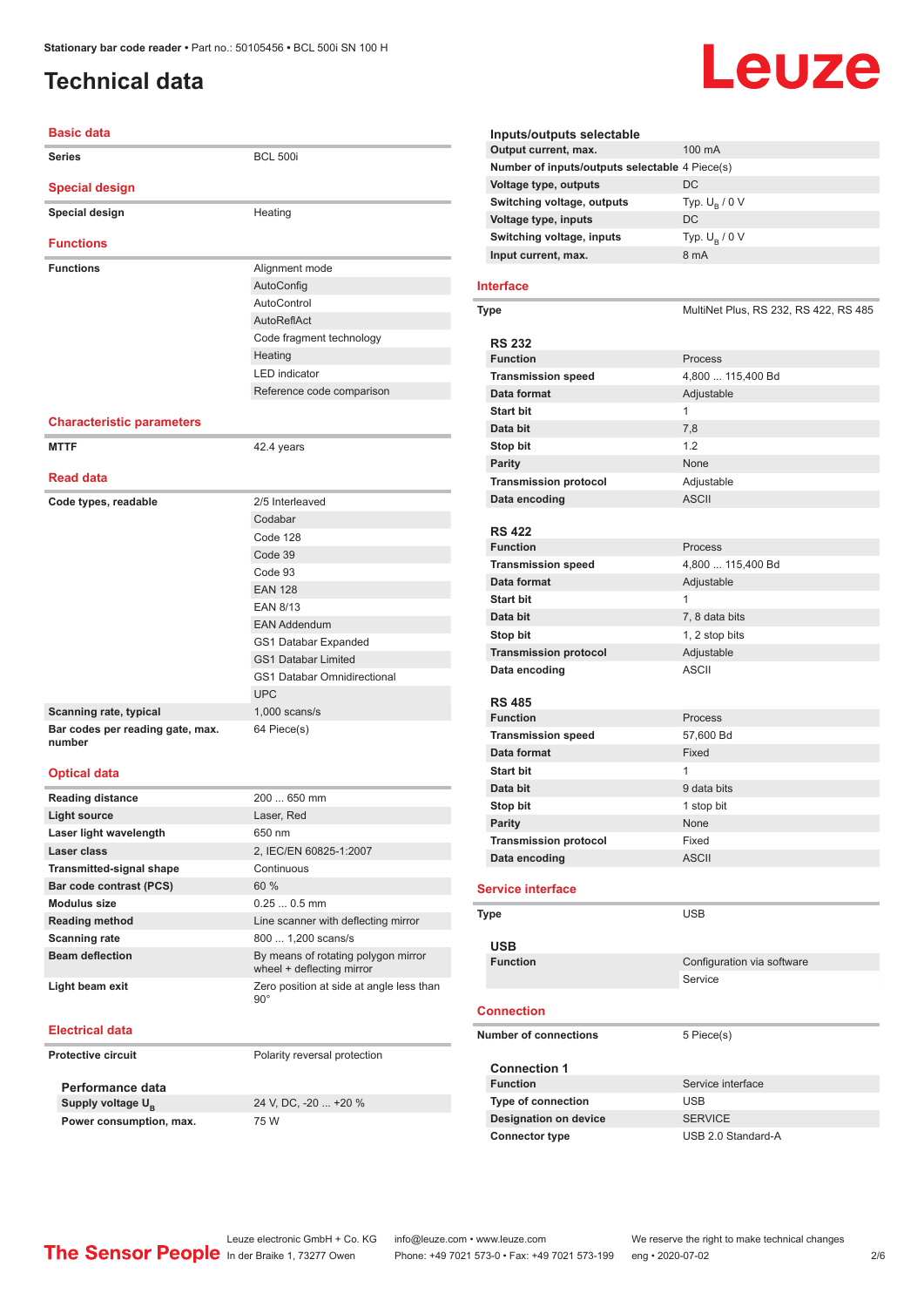## **Technical data**

## Leuze

| <b>Connection 2</b>          |                      |
|------------------------------|----------------------|
| <b>Function</b>              | Signal IN            |
|                              | Signal OUT           |
| Type of connection           | Connector            |
| <b>Designation on device</b> | SW IN/OUT            |
| <b>Thread size</b>           | M12                  |
| <b>Type</b>                  | Female               |
| <b>Material</b>              | Metal                |
| No. of pins                  | 5-pin                |
| Encoding                     | A-coded              |
|                              |                      |
| <b>Connection 3</b>          |                      |
| <b>Function</b>              | Signal IN            |
|                              | Signal OUT           |
|                              | Voltage supply       |
| <b>Type of connection</b>    | Connector            |
| <b>Designation on device</b> | <b>PWR</b>           |
| <b>Thread size</b>           | M12                  |
| <b>Type</b>                  | Male                 |
| <b>Material</b>              | Metal                |
| No. of pins                  | $5 - pin$            |
| Encoding                     | A-coded              |
|                              |                      |
| <b>Connection 4</b>          |                      |
| <b>Function</b>              | <b>BUS IN</b>        |
| <b>Type of connection</b>    | Connector            |
| <b>Designation on device</b> | <b>HOST / BUS IN</b> |
| <b>Thread size</b>           | M12                  |
| <b>Type</b>                  | Male                 |
| <b>Material</b>              | Metal                |
| No. of pins                  | $5 - pin$            |
| Encoding                     | B-coded              |
|                              |                      |
| <b>Connection 5</b>          |                      |
| <b>Function</b>              | <b>BUS OUT</b>       |
| Type of connection           | Connector            |
| <b>Designation on device</b> | <b>BUS OUT</b>       |
| <b>Thread size</b>           | M12                  |
| <b>Type</b>                  | Female               |
| No. of pins                  | 5-pin                |

#### **Operation and display**

| Type of display                                                    | LED                                                                        |
|--------------------------------------------------------------------|----------------------------------------------------------------------------|
|                                                                    | Monochromatic graphical display,<br>128x64 pixel, with background lighting |
| <b>Number of LEDs</b>                                              | 2 Piece(s)                                                                 |
| <b>Type of configuration</b>                                       | Via web browser                                                            |
| <b>Operational controls</b>                                        | Button(s)                                                                  |
| <b>Environmental data</b>                                          |                                                                            |
| Ambient temperature, operation                                     | $-3540 °C$                                                                 |
| Ambient temperature, storage                                       | $-20$ +70 °C                                                               |
| Relative humidity (non-condensing)                                 | 90%                                                                        |
| Extraneous light tolerance on the bar<br>code, max.                | 2.000 lx                                                                   |
|                                                                    |                                                                            |
| <b>Certifications</b>                                              |                                                                            |
| Degree of protection                                               | IP 65                                                                      |
| <b>Protection class</b>                                            | III                                                                        |
| <b>Certifications</b>                                              | c UL US                                                                    |
| Test procedure for EMC in accordance EN 55022                      |                                                                            |
| with standard                                                      | EN 61000-4-2, -3, -4, -6                                                   |
| Test procedure for shock in<br>accordance with standard            | IEC 60068-2-27, test Ea                                                    |
| Test procedure for continuous shock<br>in accordance with standard | IEC 60068-2-29, test Eb                                                    |
| Test procedure for vibration in<br>accordance with standard        | IEC 60068-2-6, test Fc                                                     |
| <b>Classification</b>                                              |                                                                            |

| <b>Customs tariff number</b> | 84719000 |
|------------------------------|----------|
| $eC$ <sub>0</sub> $e$ ss 8.0 | 27280102 |
| $eC/\omega$ ss 9.0           | 27280102 |
| <b>ETIM 5.0</b>              | EC002550 |
| <b>ETIM 6.0</b>              | EC002550 |

#### **Mechanical data**

| Design                   | Cubic                        |
|--------------------------|------------------------------|
| Dimension (W x H x L)    | 173 mm x 84 mm x 147 mm      |
| <b>Housing material</b>  | Metal, Aluminum              |
| Lens cover material      | Glass                        |
| Net weight               | $1,400$ q                    |
| <b>Housing color</b>     | Black, RAL 9005              |
|                          | Red, RAL 3000                |
| <b>Type of fastening</b> | Dovetail grooves             |
|                          | Mounting thread              |
|                          | Via optional mounting device |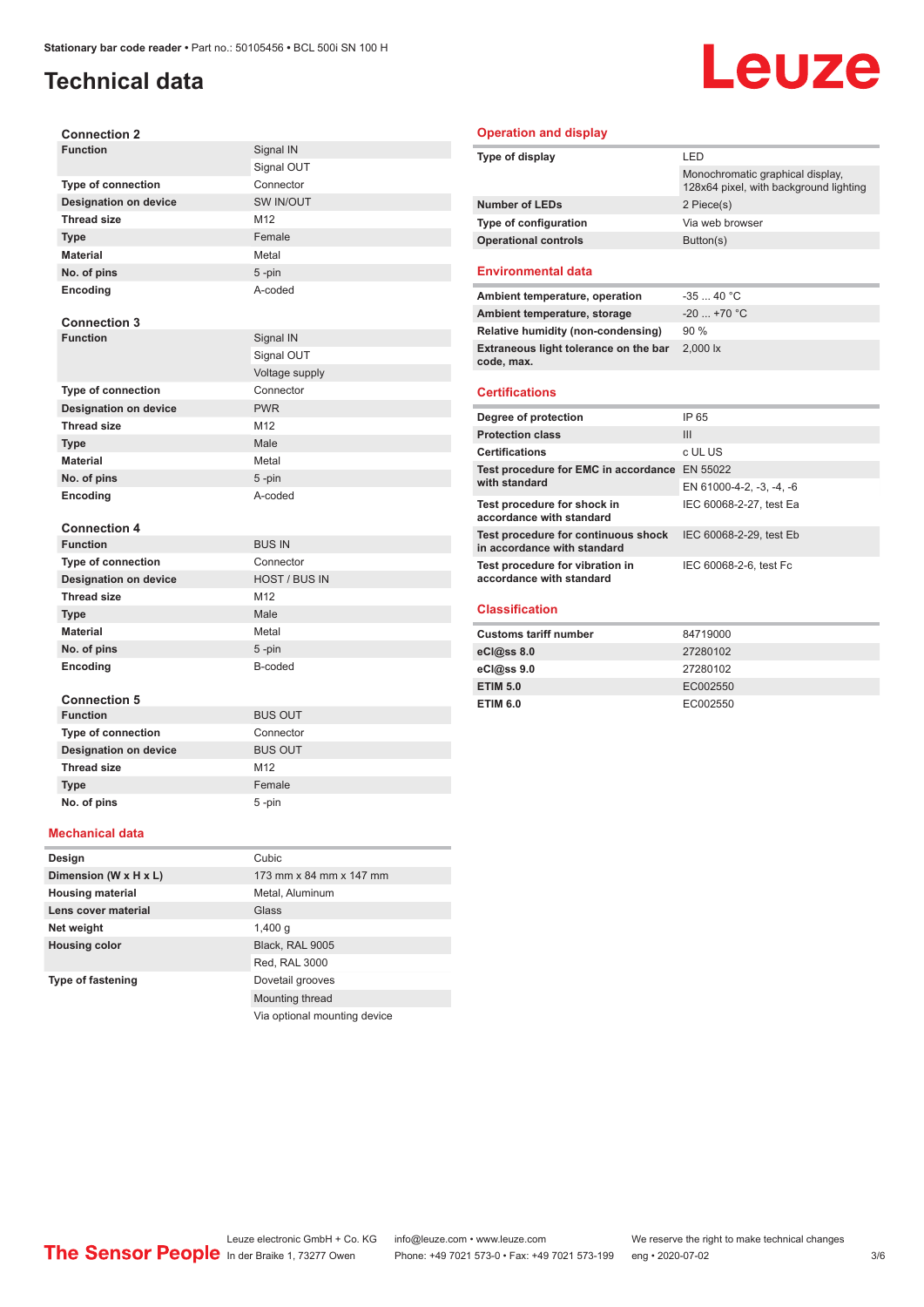### <span id="page-3-0"></span>**Dimensioned drawings**

All dimensions in millimeters



### **Electrical connection**

#### **Connection 1 SERVICE**

**Function** Service interface **Type of connection** USB **Connector type** USB 2.0 Standard-A

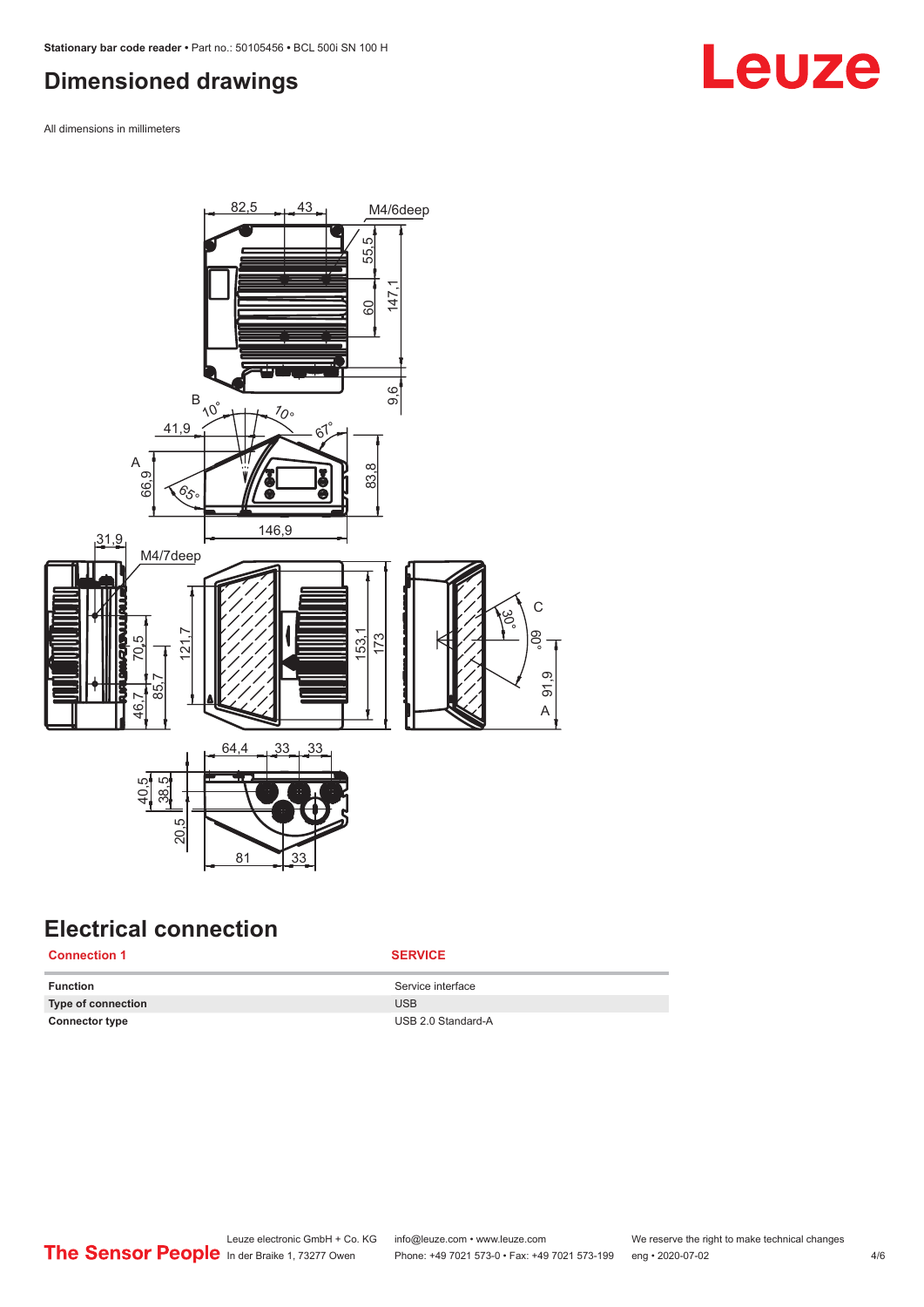**Connection 2 SW IN/OUT** 

### **Electrical connection**

## Leuze

#### **Function** Signal IN Signal OUT **Type of connection** Connection Connector **Thread size** M12 **Type** Female **Material** Metal **No. of pins** 5 -pin **Encoding** A-coded

| Pin            | Pin assignment    |
|----------------|-------------------|
| 1              | <b>VOUT</b>       |
| $\overline{2}$ | SWIO <sub>1</sub> |
| 3              | <b>GND</b>        |
| $\overline{4}$ | SWIO <sub>2</sub> |
| 5              | FE.               |

#### **Connection 3 PWR**

| <b>Function</b>    | Signal IN      |
|--------------------|----------------|
|                    | Signal OUT     |
|                    | Voltage supply |
| Type of connection | Connector      |
| <b>Thread size</b> | M12            |
| <b>Type</b>        | Male           |
| <b>Material</b>    | Metal          |
| No. of pins        | $5$ -pin       |
| Encoding           | A-coded        |

#### **Pin Pin assignment**

| 4              | <b>VIN</b>        |
|----------------|-------------------|
| $\overline{2}$ | SWIO <sub>3</sub> |
| 3              | GND               |
| $\overline{4}$ | SWIO 4            |
| 5              | FF                |

#### **Connection 4 HOST** / BUS IN

| <b>Function</b>    | <b>BUS IN</b> |
|--------------------|---------------|
| Type of connection | Connector     |
| <b>Thread size</b> | M12           |
| <b>Type</b>        | Male          |
| <b>Material</b>    | Metal         |
| No. of pins        | $5 - pin$     |
| Encoding           | B-coded       |

| Pin            | <b>Pin assignment</b> |
|----------------|-----------------------|
| 1              | CTS / RX+             |
| $\overline{2}$ | TxD/Tx-               |
| 3              | GND_H                 |
| $\overline{4}$ | RTS/TX+               |
| 5              | RxD/RX-               |